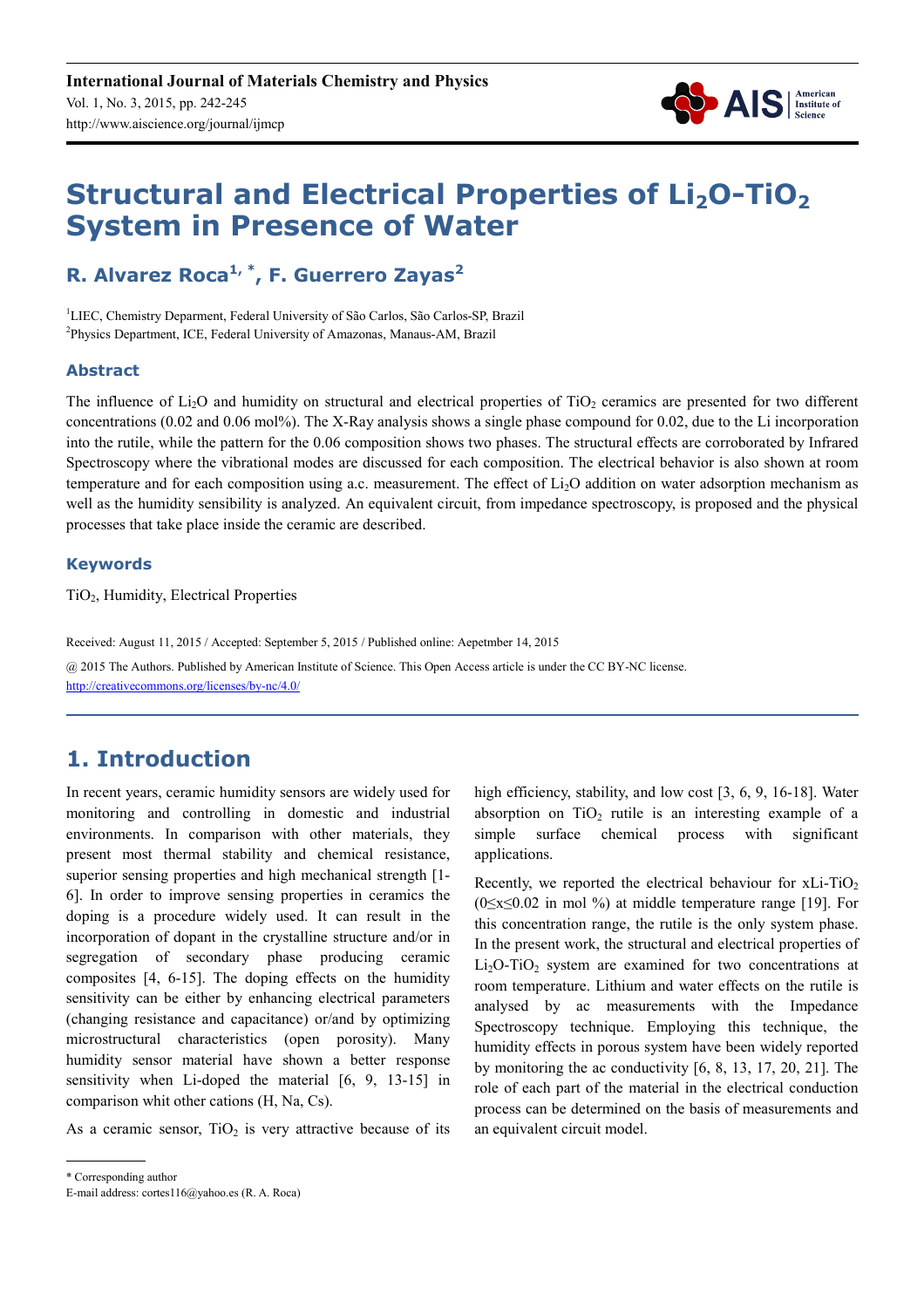### **2. Experimental Procedure**

The samples were prepared by a conventional solid state reaction process. The raw materials used were analytical grade  $TiO<sub>2</sub>$  (Merck) and  $Li<sub>2</sub>O$  (Merck). The molar composition used in TiO<sub>2</sub>-x mol% Li<sub>2</sub>O are x=0.02, namely TL2, and x=0.06, namely TL6. The ceramics powder was characterizes by X-Ray Diffraction (XRD) analysis (Rigaku Rotaflex RU200B using CuKα radiation) and Fourier Transformed Infrared (FT-IR). Pellets with 10 mm diameter and 1.5 mm thickness were elaborated by pressed under 154 MPa. The green samples were then sintered in air according set in table 1. The relative density (RD, in % of Theory Density) was obtained by Archimedes technique and listed in table 1. Impedance Spectroscopy (IS) measurements were performed at 60 % of relative humidity (r.h.) using a HP4194A impedance analyzer with silver electrodes in the ceramic parallel faces.

#### **3. Results and Discussion**

In according with XRD analysis, figure 1, for composition x  $= 0.02$  (TL2) no other phase beside TiO<sub>2</sub> rutile was observed. For TL6, the XRD pattern shows that ceramic sample include  $TiO<sub>2</sub>$  rutile and  $Li<sub>2</sub>Ti<sub>3</sub>O<sub>7</sub>$  phase. For concentrations until x=0.02, Li incorporation mechanisms via interstitial only, by computational simulation [22], and mixed (interstitial and substitutional), by experimental techniques [19], have been reported.



**Figure 1.** XRD diffraction patterns of powdered Li-doped TiO<sub>2</sub> for 2 and 6 % (circle show more  $Li<sub>2</sub>Ti<sub>3</sub>O<sub>7</sub>$  significant peak).

The structural parameters are shown in the table 1. Slight variations in the parameters are observed and, given the experimental error, can us conclude that the Li incorporation doesn't change the cell parameters significantly.

| <b>Sample</b>    | <b>Sintering</b>    |           | <b>Density</b> | Lattice parameter |             |
|------------------|---------------------|-----------|----------------|-------------------|-------------|
|                  | Temp. $(^{\circ}C)$ | Time (h.) | (%)            | $\rm(\AA)$        |             |
|                  |                     |           |                | a                 | $\mathbf c$ |
| TiO <sub>2</sub> | 1200                |           | $61.9*$        | $4.590 +$         | $2.950 +$   |
| TL <sub>2</sub>  | 1100                |           | 68.1           | 4.586             | 2.955       |
| TL <sub>6</sub>  | 1100                |           | 71.4           | 4.589             | 2.958       |

‡ Reference [8]; <sup>+</sup> Reference [23]

Li incorporation in rutile for interstitial mechanism has showed a strong preference into octahedral site. Li should then incorporate in  $TiO<sub>2</sub>$  according equation (1). Conservation of overall charge neutrality under insertion generates an electron for each  $Li<sup>+</sup>$  ion positively charges. This charge compensating electrons can be localized at Ti ions creating Ti<sup> $3+$ </sup> states.

$$
Li_2O + TiO_2 \rightarrow 2Li_i' + O_0^x + 2e \bullet (1)
$$

The relative density for both samples is showed in table 1. Bigger relative densities are observed with regard to the pure  $TiO<sub>2</sub>$  sintered with approximately similar conditions. This demonstrates that both Li incorporation in the structure and the  $Li<sub>2</sub>Ti<sub>3</sub>O<sub>7</sub>$  phase favours the sintering processes. This is contrary to the necessary open porosity for optimal sensing performance.

In the far FT-IR spectrum, see figures  $2(a)$ , the multipeak appearing at  $2800-3100$  cm<sup>-1</sup> assigned to the stretching vibration of hydroxyl group, which is confirmed by bending modes poorly observed in the expected region. The multipeak is consistent with the bond of acidic  $H^+$  ions with octahedral oxygen observed in oxides with protonic conductivity.

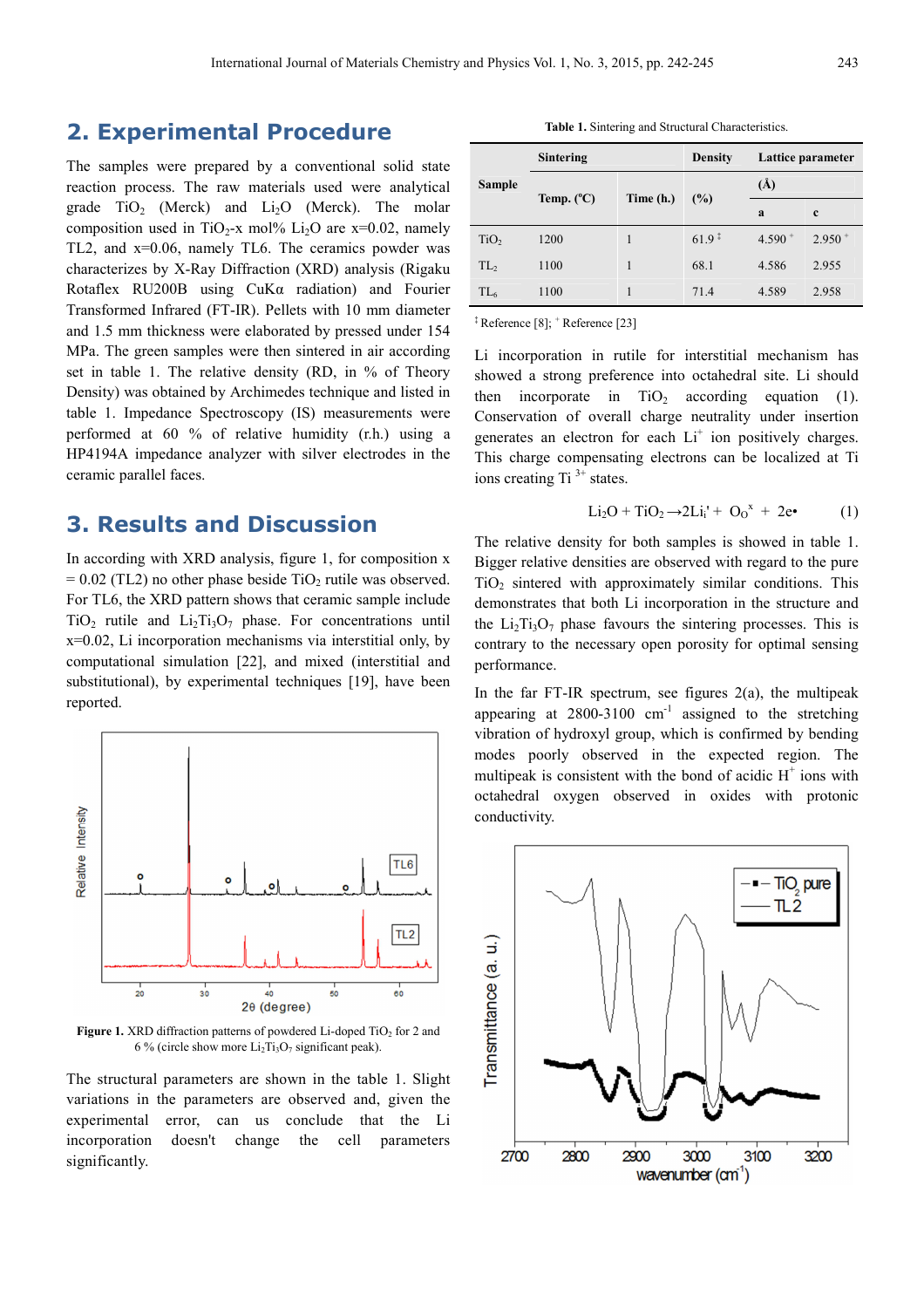

**Figure 2.** Far (a) and middle (b) FT-IR spectrum of TL2 compared with TiO2 pure. In (b) tree regions are displayed.

The figure 2(b) shows the middle FT-IR spectrum. The spectrum can be analysed in three regions which reveal the following facts:

- i) The modes in region a can be assigned to titanium octahedraly coordinated to oxygen in  $TiO<sub>6</sub>$  octahedral in the rutile structure. The very broader modes for TL2 indicated that the Li insertion in the rutile can cause more disorder in the structure.
- ii) The bands in region b  $(800-1050 \text{ cm}^{-1})$  usually can be appear for deformation vibration of metal-OH bonding as well as bending motion of bound  $H_2O$ .
- iii) The region c  $(1100-1400 \text{ cm}^{-1})$  may be assigned to the characteristics Ti-O-Ti.

In the ii) and iii) the intensity decreasing of the TL2 peak may be by light absorption by free carrier coming from  $Ti<sup>3+</sup>$ .

Figure 3 shows the IS spectra for TL2 and TL6 samples. These shows only one semicircle ascribed to a grain surface contribution; therefore, the electrical properties are determined more by the grain surface characteristics than by other regions. The sample conductivity is obtained for the intercept of the semicircle with the real axis. As it is observed in the figure 3, the TL2 superficial conductivity is increased with relationship to the TL6.

The Li doping can increase the number of water chemisorption site due to the formation of a higher number of surface defect sites and strong local electrostatic field performing it in good polarise: dissociate sites for water molecule [2]. On the other way, the presence of the  $Li<sub>2</sub>Ti<sub>3</sub>O<sub>7</sub>$ , which doesn't present the  $TiO<sub>2</sub>$  humidity-sensitivity characteristic, reduces the surface composition with high activity of water absorption/dissociation and therefore the

charge carried number is reduced increasing thus impedance.

In order to a better understanding of the physics process that take place in the material, we obtained the equivalent circuit (EC), see figure 3. The parameters of each fitting were determined using a non-linear least-square fitting algorithm [24]. The values and the physical meaning of the EC element are presented in the table 2.



**Figure 3.** Impedance Spectroscopy for TL2 and TL6 samples at 25 °C and 60% r.h. and equivalent circuit.

**Table 2.** Values for each equivalent circuit element.

| <b>Physics process</b>        | Element             | TL <sub>2</sub>       | TL <sub>6</sub>       |
|-------------------------------|---------------------|-----------------------|-----------------------|
| Intragrain resistance         | $R_{o}(\Omega)$     | 40                    | 180                   |
| Surface grain capacity        | $C_1(F)$            | $6.17 \cdot 10^{-11}$ | $0.85 \cdot 10^{-11}$ |
| Physically adsorbed water     | $Q_1(F \, s^{n-1})$ | $6.61 \cdot 10^{-9}$  | $1,33 \cdot 10^{-9}$  |
|                               | $n_{1}$             | 0.67                  | 0.63                  |
| Intergrain surface resistance | $R_1(\Omega)$       | $9.08 \cdot 10^{4}$   | $7.19 \cdot 10^5$     |

The Li ions intercalated inside the structure will provide more mobile charge and thus contribute to electrical conduction increasing  $R<sub>o</sub>$ . The Li addition also increases the number of water adsorption sites in the surface and, correspondingly, the interfacial polarization which is reflecting in the value of the superficial capacity  $C_1$  listed for TL2. The relaxation times,  $\tau$ =RC, for the semicircles in both samples is approximately the same. This can suggest the same interfacial polarization mechanism. The higher water